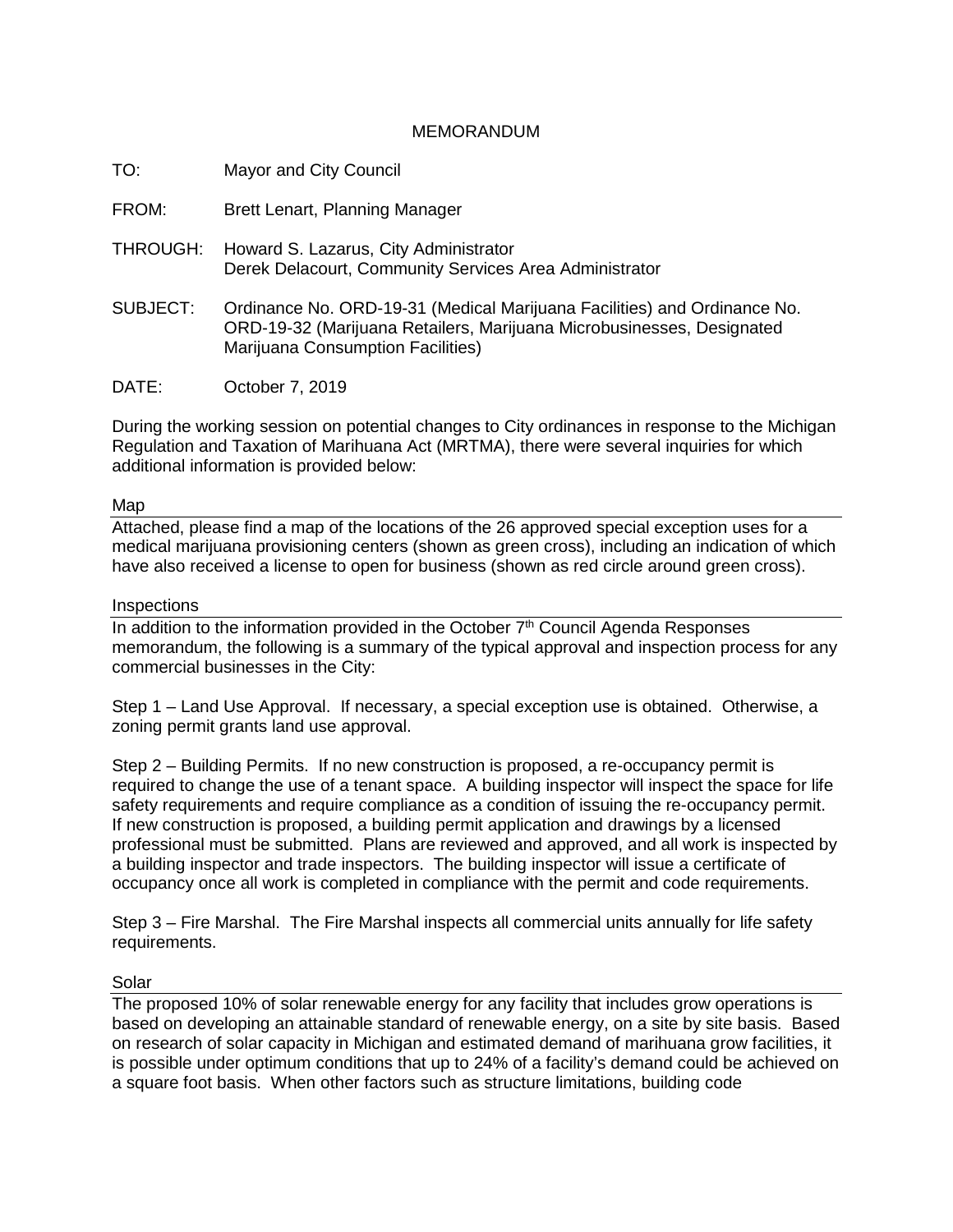requirements, and site by site solar access nuances are considered, the 10% minimum standard is proposed.

Increasing this standard would increase the likelihood that facilities that include growing operations would need to be integrated into larger properties, to enable a larger proportion of a site or building be devoted to solar energy generation, or mandating the acquisition of power through an alternative means (i.e. purchased energy from renewable sources).